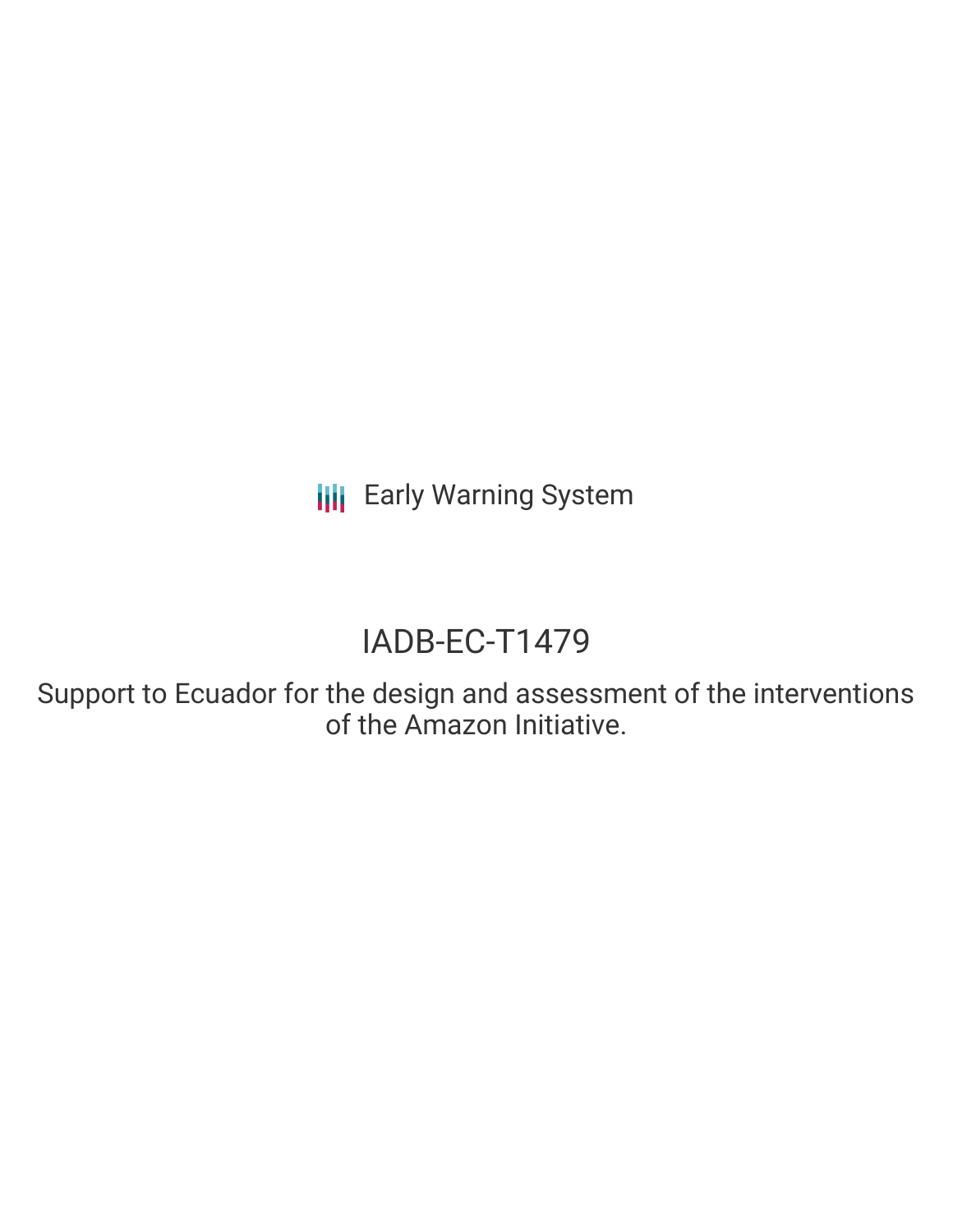

## **Quick Facts**

| <b>Countries</b>               | Ecuador                                         |
|--------------------------------|-------------------------------------------------|
| <b>Specific Location</b>       | UNINFORMED                                      |
| <b>Financial Institutions</b>  | Inter-American Development Bank (IADB)          |
| <b>Status</b>                  | Proposed                                        |
| <b>Bank Risk Rating</b>        |                                                 |
| <b>Borrower</b>                | Goverment of Ecuador                            |
| <b>Sectors</b>                 | Agriculture and Forestry, Technical Cooperation |
| <b>Investment Type(s)</b>      | <b>Advisory Services</b>                        |
| <b>Investment Amount (USD)</b> | $$0.45$ million                                 |
| <b>Project Cost (USD)</b>      | \$0.45 million                                  |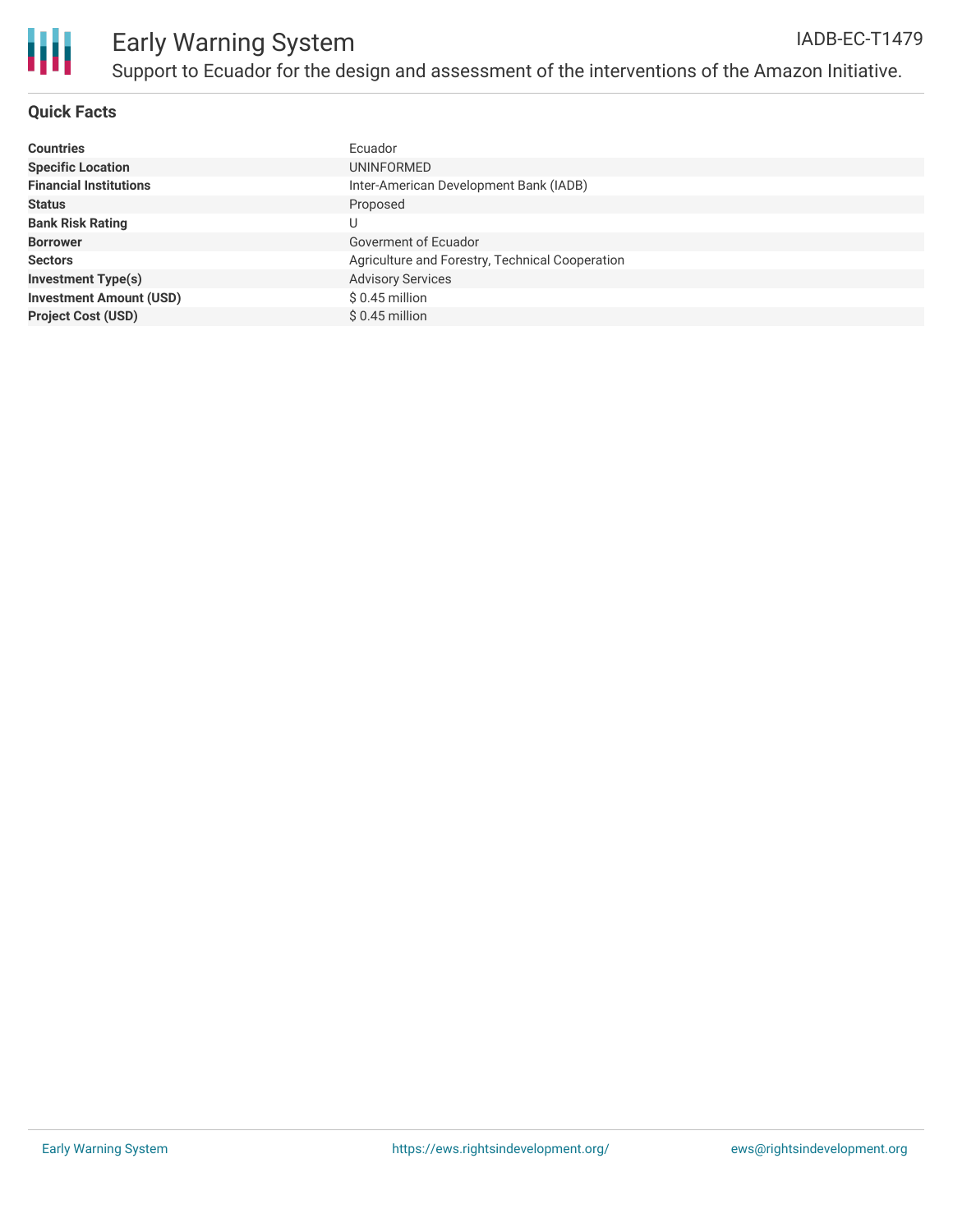

# **Project Description**

The objective of this technical cooperation is to strengthen the strategies and actions that Ecuador is implementing against deforestation in the Ecuadorian Amazon and align them with the vision of the IDB's Amazon Initiative in Ecuador.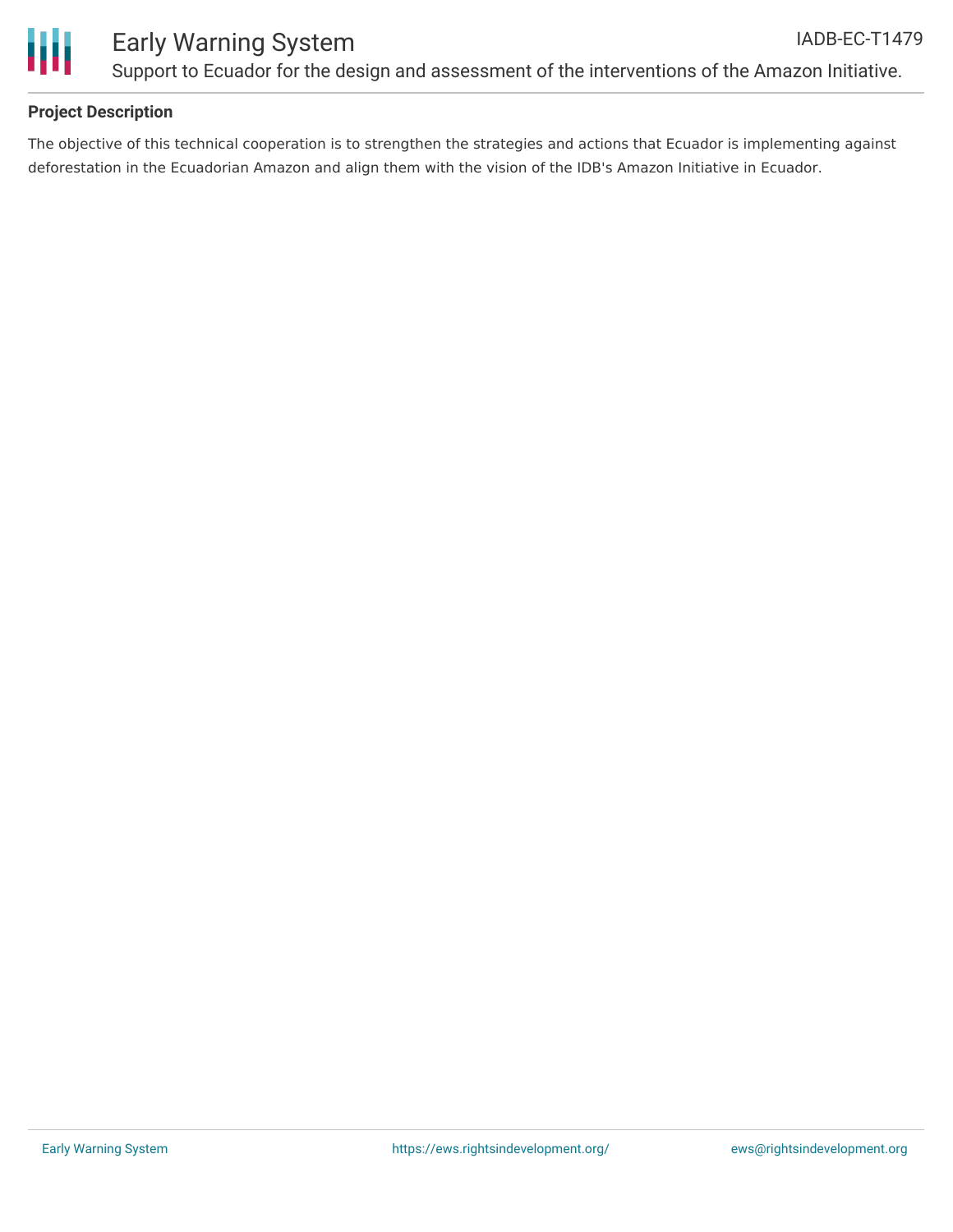

#### Early Warning System Support to Ecuador for the design and assessment of the interventions of the Amazon Initiative. IADB-EC-T1479

### **Investment Description**

• Inter-American Development Bank (IADB)